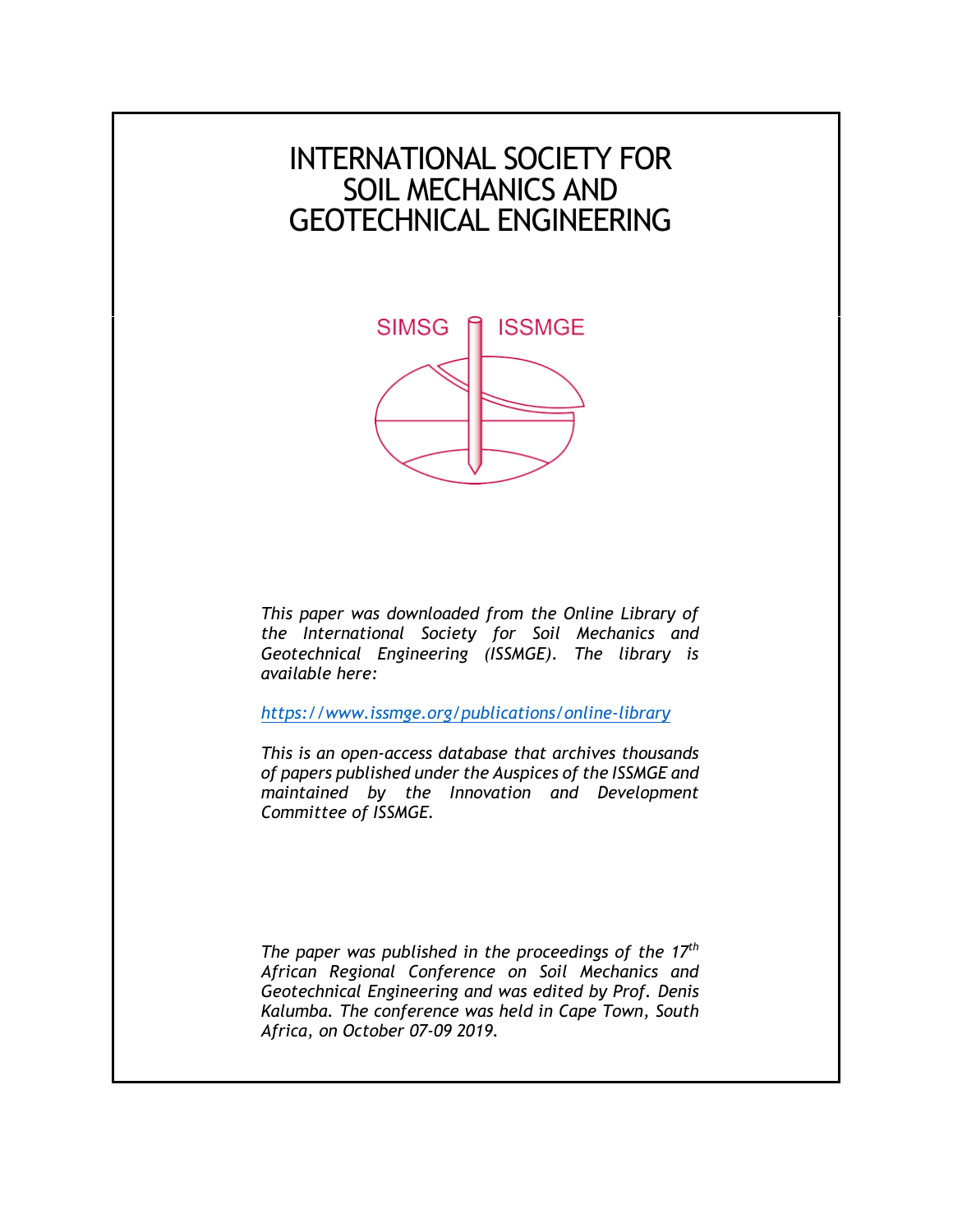# The Effect of expanded polystyrene and cement on properties of sand soils for foundation use

P. Mugera, S. Magyezi & S. Jjuuko *Uganda Christian University, Mukono, Uganda* 

D. Kalumba

*University of Cape Town, Cape Town, South Africa* 

ABSTRACT: The increase in Expanded Polystyrene (EPS) waste in Uganda is prone to cause serious environmental pollution owing to the related poor disposal methods. The common practices include open disposal and/or burning which are both environmentally degrading. Other approaches of recycling EPS are unpopular and quite expensive. This research aimed to investigate the effect of EPS and cement on sand soil for a foundation material. The soil was a poorly graded sand. Preliminary tests were carried out to determine the grading, Optimum Moisture Content (OMC) and Maximum Dry Density (MDD) of the sand. Initial cement consumption test was done to determine a constant weight of cement required for just the binding effect on the materials. The unconfined compressive strength, shear box, permeability and consolidation tests were performed on the treated soil specimens at various percentages of EPS. The sand-EPS-cement composite showed an increase in unconfined compressive strength and shear strength with the maximum at 0.5% EPS. The permeability of the composite decreased while there was a minimal increase in settlement with increasing EPS content.

### 1 INTRODUCTION

Expanded Polystyrene is a lightweight material that has been previously used as a geo-form to improve the bearing capacity of clay soil and also to construct embankments. It has been noted to improve the bearing capacity of the stabilized soil, decrease permeability and lower the unit weight of the stabilized soil thus producing a lightweight composite material with better engineering properties (Stark et al. 2012). On that background, this research investigated the appropriateness of sand-EPS-cement composite for a foundation material. This provides an alternative use for waste EPS as opposed to current disposal methods used in Uganda. It also reduces the accumulation of the waste EPS when disposed of in landfills since it occupies a lot of space due to its bulky nature. Previous research has shown good results when EPS was used as a geo-form (Bartlett et al. 2000), but further investigations have been recommended on EPS beads since they provide a better workability to suit specific site conditions (Abdelrahman 2010). This research therefore sought to investigate how the different properties of the sandy soil are affected by various compositions of the EPS and recommendations are given in regard to its suitability for a foundation material.

## 2 MATERIALS AND METHODS

#### 2.1 *Expanded Polystyrene*

Expanded polystyrene is a rigid cellular thermoplastic material made out of expanded polystyrene beads. It is manufactured from a monomer called styrene and it basically contains hydrogen and carbon with chemical composition  $C_8H_8$  (Aaboe 2000). EPS is a versatile lightweight material that was initially used in insulation and floating devices for boats (rafts, docks and billets) and life preservers. Currently it is used for purposes ranging from packaging of fragile goods, insulation and many other uses in the construction industry such as pipe insulation, lightweight fill material and concrete moulds (Illuri 2007). Table 1 indicates the properties of EPS.

EPS beads are suitably advantageous since they do not absorb water hence curbing problems related to water absorption. They are also naturally inert and resistant to chemical attack by the common inorganic acids and alkalis, including the de-icing salts (Illuri 2007). Additionally, they are resistant against biological attack by pests (Sivagnaname et al. 2005).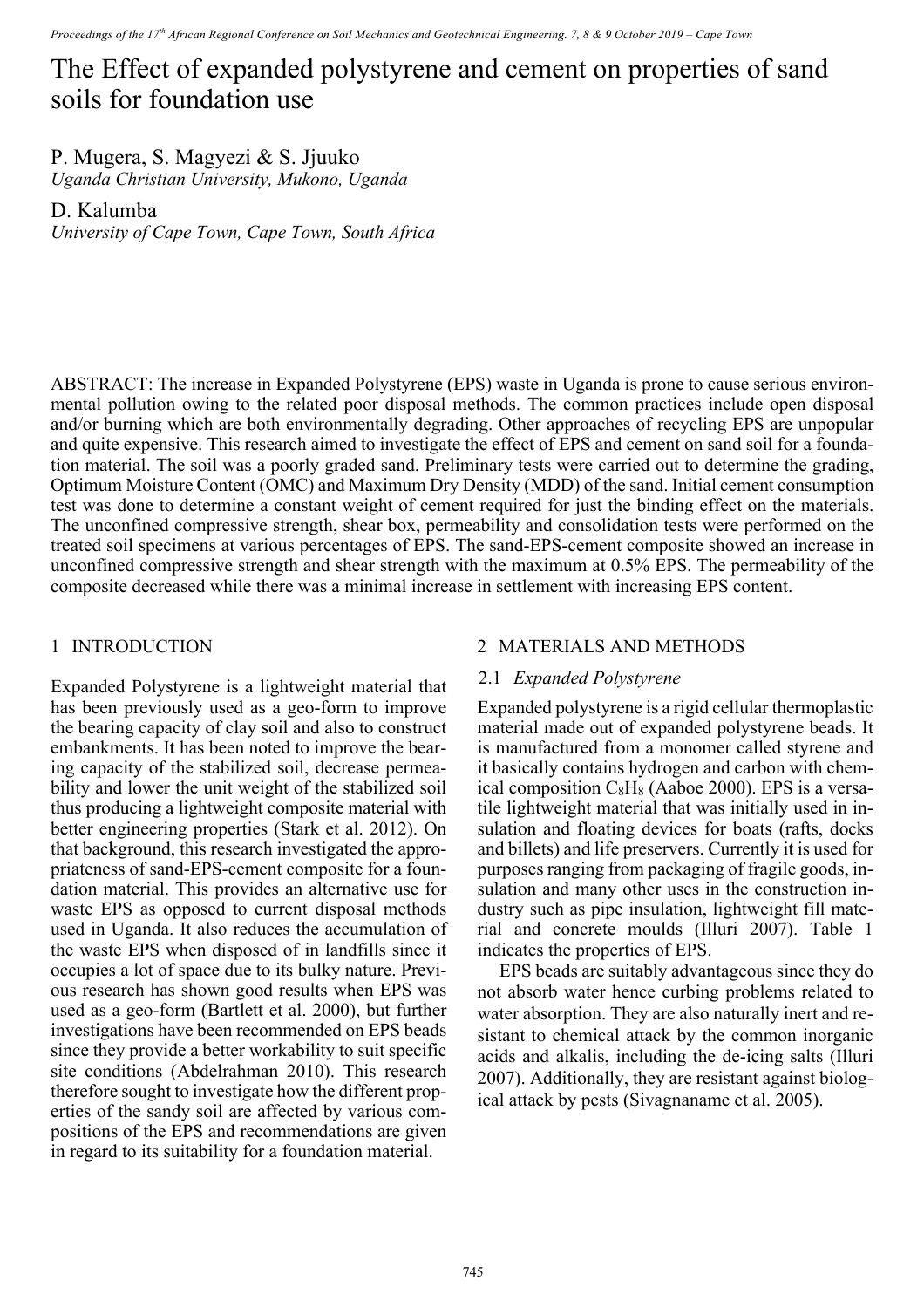17th ARC Conference 2019

Table 1. Properties of EPS (Thompsett et al. 1995)

| Twore 1. I repertive of ET $\sigma$ (Thompson of an $1/2$ ) |        |        |        |        |
|-------------------------------------------------------------|--------|--------|--------|--------|
| Grade                                                       | SD     | HD     | EHD    | UHD    |
| Density                                                     | 15     | 20     | 25     | 30     |
| Tensile Strength (kPa)                                      | 200    | 280    | 350    | 425    |
| Bending strength (kPa)                                      | 190    | 270    | 350    | 450    |
| Linear Expansion coefficient                                |        |        |        |        |
| $(10-5 \text{ m/mK})$                                       |        |        |        |        |
| Lowest service temperature $({}^{\circ}C)$                  | $-110$ | $-110$ | $-110$ | $-110$ |
| Highest service temperature $(°C)$                          | $+70$  | $+70$  | $+70$  | $+70$  |

## 2.2 *Cement*

Hima Multi-Purpose cement, a Pozzolana cement, with fair strength characteristics was obtained. It was categorized as a CEM II type cement, of class 32.5 N, which contains a natural pozzolana manufactured from Portland clinker (DUS 310-1 2016).

Cement can be used to improve the properties of many soils especially those with an organic content less than 2 % or pH above 5.3 (ACI 230.1R-90 1990). It chemically reacts and binds the particles of the natural soil to improve its properties. Because of its binding effect, it was used in this research to provide a bond between the EPS beads and the sand soil particles.

## 2.3 *Sand*

Lake sand, originally mined from Lake Victoria, was utilised. The sand was collected from Luzira on the shores of Lake Victoria and transported to the laboratory in sacks. It was air-dried for 24 hours before carrying out any test on it. The sand was classified as a poorly graded sand (SP) with more than 93 % of the particles passing 2 mm and retained on 0.075 mm sieve. The fine particles (clay and silt) were 4 %. The uniformity coefficient,  $C_u$  was determined to be 2.48 and the coefficient of conformity as 1.0.

## 2.4 *Sample Preparation*

Waste EPS boxes were collected from electronics shops in Mukono town as a waste from packaging delicate electronics. They were then crushed to produce beads of average 0.5 mm diameter. As a precaution, similar boxes of waste EPS were crushed to produce beads of similar characteristics.

Sand was the main constituent of the composite. EPS and cement were added to sand by percentage weight of the composite soil sample. Cement was added in a constant measure of 5% of the sample. This dosage was derived from the initial cement consumption test of sand. EPS was added in increasing mass ratios of 0 %, 0.1 %, 0.3 %, 0.5 % and 0.7 %. These mixing ratios were proposed by Minegishi et al. (2002). They were appropriate for use in this research since volume mass ratio for EPS is high and therefore the composite soil characteristics are highly affected by the size and gradation of the EPS beads (Illuri 2007).

Calculated amounts of water, equalling to the OMC of the sand-Cement-EPS composite, were prepared. Sand, cement and EPS were then thoroughly mixed on a metallic tray until a uniform mixture was achieved. Then the prepared water was added using a

measuring cylinder and mixed again until a uniform paste was formed. This was done for all the different samples. In order to maintain consistency between the sample preparations, the mixing water was controlled. In this study, samples were prepared at their corresponding OMC.

# 2.5 *Tests*

The following tests were carried out on the un-treated and treated specimens. The treated specimen was sand stabilised with cement and EPS beads. The untreated specimen was sand alone.

- Particle size distribution (wet sieve analysis) in accordance to BS 1377: Part2: 1990
- Initial cement consumption in accordance to BS 1924: Part 2: 1990
- Compaction test in accordance to BS1377: Part 4:1990
- Unconfined compressive strength in accordance to ASTM D-2166
- Permeability test in accordance to BS 1377: Part7: 1990
- Shear box test in accordance to BS 1377: Part7: 1990
- Consolidation test in accordance to ASTM D2435

# 3 RESULTS AND DISCUSSION

# 3.1 *Compaction*

It can be seen from Figure 1 that the MDD decreased as the percentage of EPS added to sand increased. The neat sand had MDD of 1618 kg/m<sup>3</sup> which reduced by 1.73 % to 1590 kg/m<sup>3</sup> on addition of 0.1 % of EPS. At 0.3 % the MDD reduced by 0.63 % to 1580 kg/m<sup>3</sup>, at 0.5 % it decreased by 1.33 % to 1559 kg/m<sup>3</sup> and by 0.7 %, the MDD had decreased by 4.94 % to 1482 kg/m<sup>3</sup>. On average, the MDD of the stabilized soil decreased from that of the neat sand by 8.41 %. The same decrease was reported by Illuri (2007) and Hirasawa (2000).



Figure 1. Variation of MDD with EPS content

The reduction is attributed to the EPS particles, of lower density, occupying the space that would have been occupied by the sand particles. Owing to the low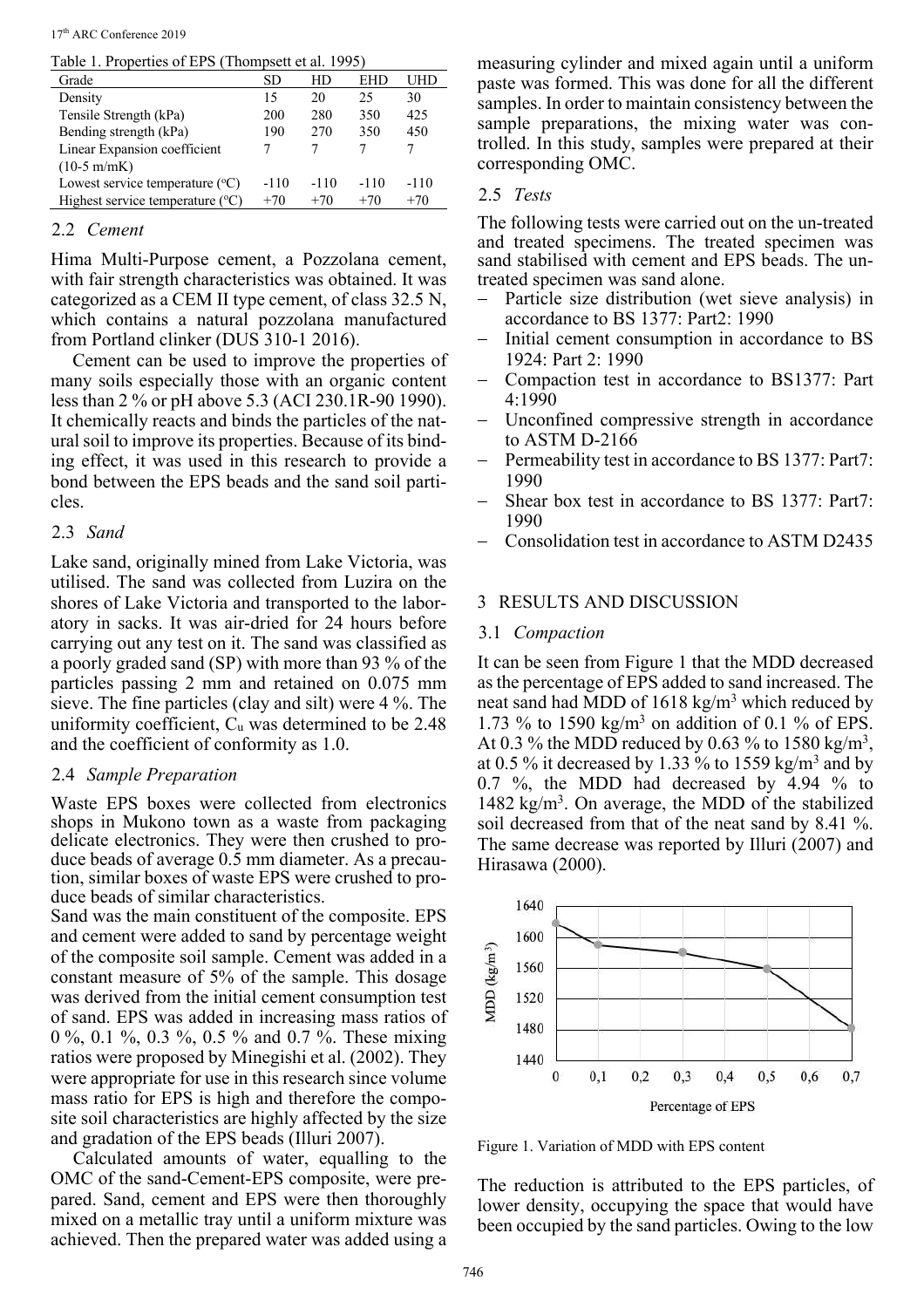volume mass ratio of EPS, the stabilised sample reduces in the MDD (Illuri 2007). However, the addition of 5 % cement alone without EPS slightly increased the MDD of the soil by 0.2 %. This is because the fine cement particles have a specific gravity of 3.15 compared to sands of 2.67 thus increasing the composite density. Generally, there was no effect on OMC as the percentage of EPS added to sand increased.

#### 3.2 *Unconfined Compressive Strength (UCS)*

The unconfined compressive strength of the sand-cement-EPS composite increased with the percentage of EPS up to 0.5 %, Figure 2. Then it started to reduce. It initially increased by 23.08 %, then by 18.75 % and by 21.05 % on addition of 0.1 % EPS, 0.3 % EPS and 0.5 % EPS respectively. This can be explained by the increase in density of the composite, due to compaction, which was well bonded creating a denser and well packed sample. The strength of the EPS is dependent on its density (Illuri 2007). However, beyond 0.5 % EPS, the strength started to decrease. Since EPS has a high volume to mass ratio, there are many beads added at higher percentages which can't be adequately bound by the same initial cement consumption content (Abdelrahman 2009, Illuri 2007). The unconfined compressive strength of the neat sand soil, without a binder, was not determined because sand is cohesionless and can't form a specimen that can stand on its own to be tested.



Figure 2. Variation of UCS with EPS content

#### 3.3 *Shear Strength Parameters*

The shear strength parameters of the composite were assessed at different compositions of EPS. The composite specimens were subjected to a normal effective stress and tested for cohesion and angle of internal friction. It was observed that the cohesion increased by 24.6 %, 16.3 %, and 22.5 % for 0.1 %, 0.3 % and 0.5 % percentages of EPS respectively. The internal angle of friction increased by 0.9 %, then by 2.7 % and then by 1.7 % on addition of 0.1 %, 0.3 % and 0.5 % percentages of EPS respectively. However, there was also a decrease of 1.3 % on addition of 0.7 % EPS composition. The increase in shear

strength parameters was as a result of the increase in the density of the EPS in the sample (Padade  $&$  Mandal 2004), and the decrease at 0.7 % EPS was as a result of the higher ratio of EPS to binder content at percentages greater than 0.5 %. This reduces the binding effect hence the particles easily disintegrate under the action of the applied load.

#### 3.4 *Permeability*

The permeability of the soil composite decreased with the addition of EPS beads and cement. The permeability value (hydraulic gradient, K) reduced by about 30 %, 31 % and 66.8 % at EPS percentage compositions of 0.1 %, 0.3 % and 0.5 % respectively. However, the permeability started to increase again at 0.7 % EPS. The decrease in permeability of the composite samples with increasing EPS composition and cement was due to the binding effect of the cement that bonds particles together hence reducing the pore spaces upon compaction (Abdelrahman 2009). Since the EPS beads are water tight, this effect increased with increasing EPS composition. However, beyond 0.5 % EPS, the effective boding effect of the cement is reducing thus creating pores between the sample particles thus increasing the permeability again.



Figure 3. Variation of hydraulic gradient with EPS content

#### 3.5 *Consolidation*

The results for compression during loading and unloading of the prepared composite soil samples at varying EPS percentages indicated a similar trend of settlement shown by a similar shape of displacement curves. Initially, there was increase in settlement upon loading and this was followed by a decrease in settlement during unloading. The maximum settlement for the neat sample was 1.88mm which initially gradually increased by 3.7% at 0.1 % EPS, then increased sharply by 20 % and 17 % and 32.4 % at 0.3 %, 0.5 % and 0.7 % EPS. The increased settlement upon loading and expansion on unloading is caused by the EPS beads which are very compressible since they contain up to about 98 % air thus can be deformed under loading and restored upon unloading. The sand - EPS composites could be regarded as having a low compressibility and thus a negligible expansive effect (Skempton & McDonald 1956).